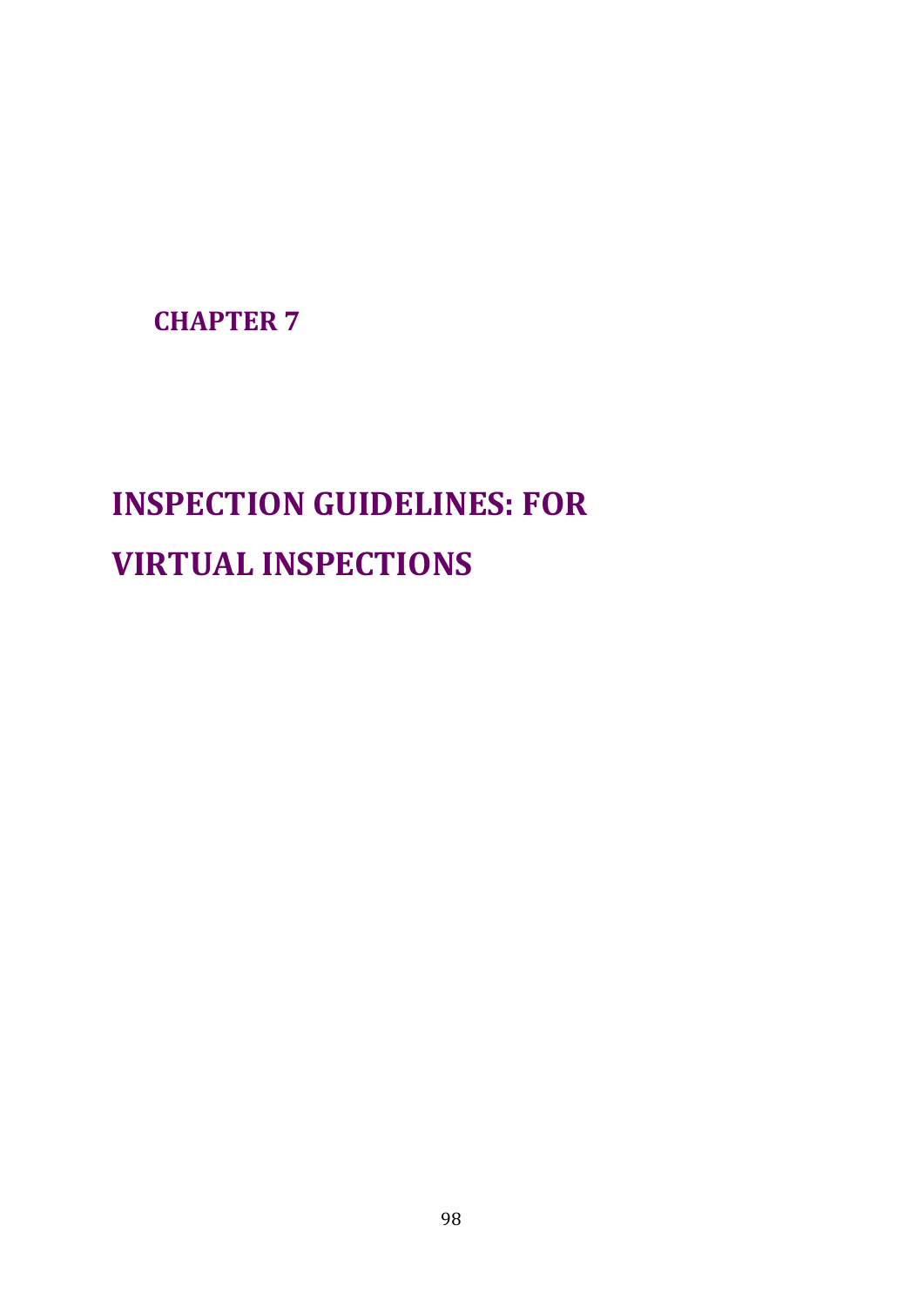### **7.1.** Timeline for Inspection:

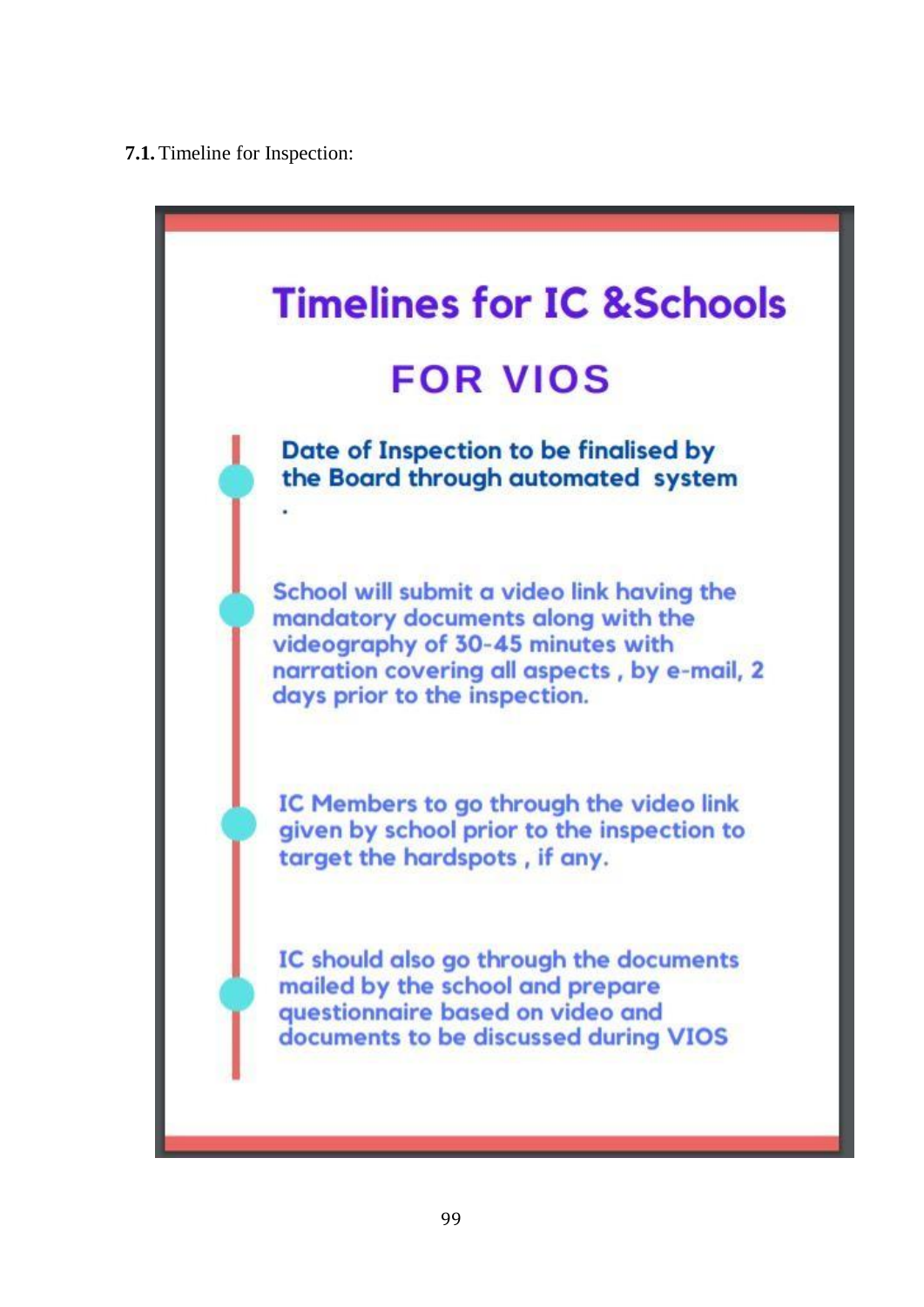- The system generated login credentials will also be communicated to IC members in Inspection Committee letter.
- In case, the school fails to get the Inspection done on the stipulated date (except for the reasons beyond control), the school will be penalized with a monetary penalty of Rs 25000/- and fresh schedule shall be communicated. The above process shall be followed till the inspection is conducted as per date decided by the Board. However, the application shall be rejected if the school fails to get the inspection done after three opportunities.
- In case of non-conduct of Inspection on stipulated date by the Inspection Committee members (except for the reasons beyond control) would be debarred for further inspection for that particular calendar year. The same would also be communicated to the management of school for further necessary action against the Principal.
- The Board will appoint IC, generally 2 members, for each school to conduct VIOS. The Board will send letters along with SOPs and other guidelines to IC members as well as School to be inspected. There will be a facility for Board to observe the proceedings of inspection virtually.
- In case of any clarification, the Inspection Committee would contact the facilitation centre of Affiliation Unit for timely disposal of queries, if any. The contact details of facilitation centre will be communicated in the IC letter.
- **Honorarium of Rs. 7,000/- is payable to each Inspection Committee member for conducting Virtual Inspection (VIOS) - (Circular 04 dated 05.03.2021)**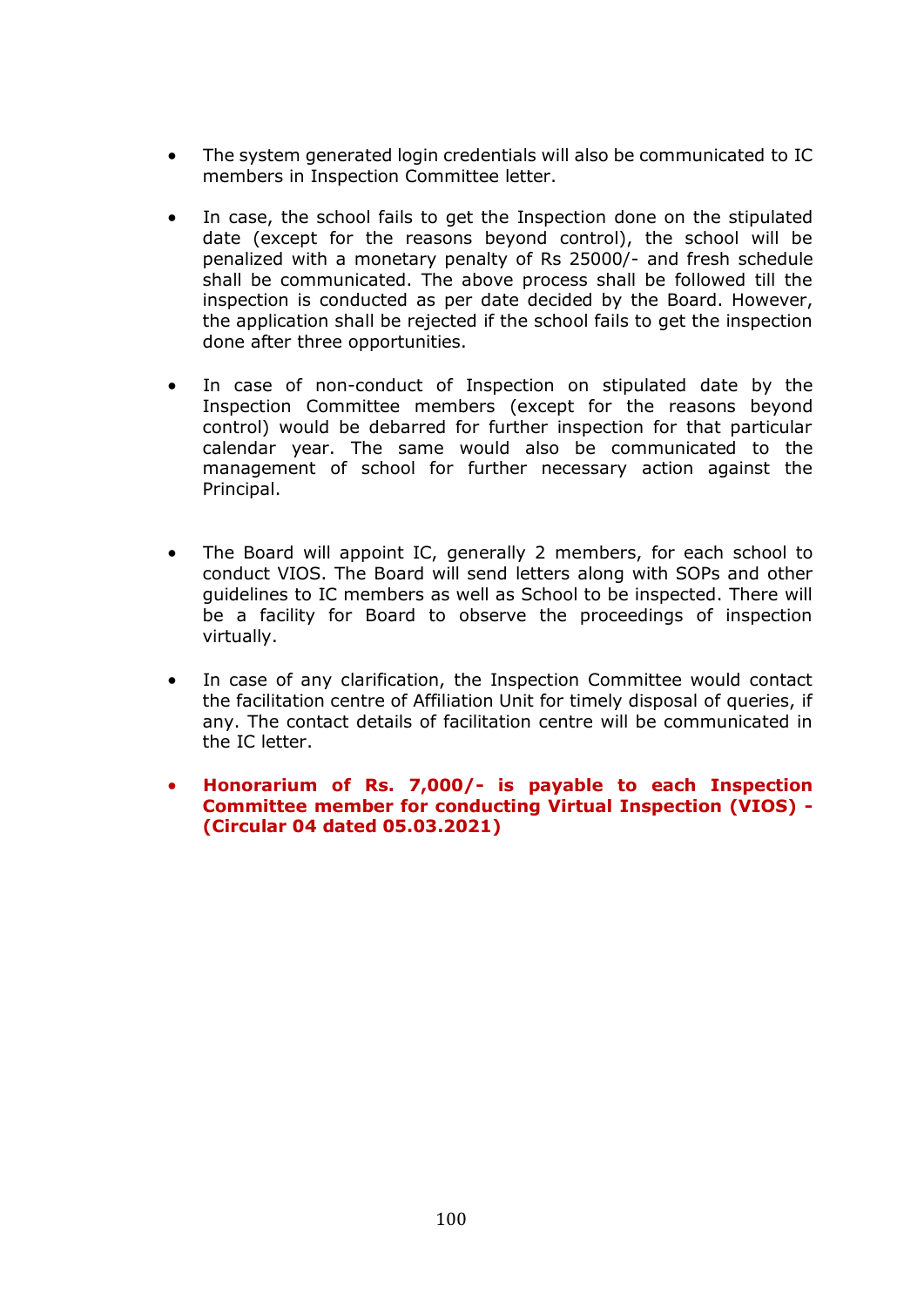

#### **Pre-requisite of the VIOS:-**

 School Principal - Availability of good quality Smart Phone/ Tab/ IPAD/ Laptop with high speed wi-fi internet connectivity such as 4G Data Card/Dongle. The schoolshould also keep ready alternate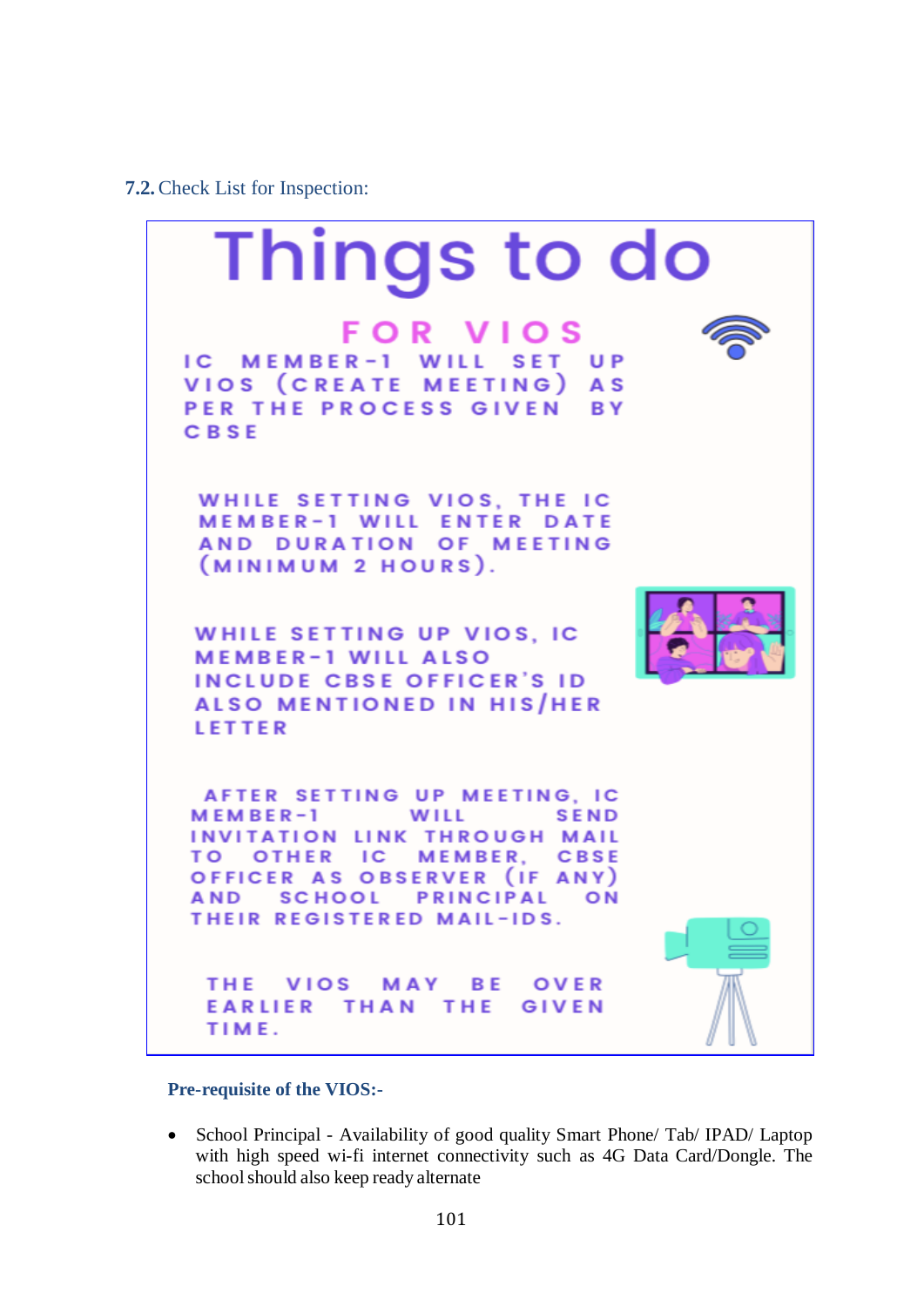backup arrangement of Internet such as extra dongle of different internet service provider (ISP). Scanner and laptop should also be available for scanning of any required documents.

- School should also make arrangement of a person with videography skills to ensure smooth and quality recording of video over **MICROSOFT TEAMS** Software using TABLET/IPAD/Smart Phone.
- IC member ensure availability of Tab/IPAD/Laptop/Smart Phone with high speed internet connectivity.

**7.3.** In order to ensure fairness and transparency in the process of affiliation, the entire process of inspection will be video- graphed.

The following points are to be noted:

### YOU MUST KNOW!

## **For Boundary , Playground, Main Gate , Parking and other Open Area**

The person with videography skills should ensure wide angle coverage of video.

### **For Laboratory/ies**

 The videographer should ensure wide angle coverage of video while entering the lab. Thereafter, he should cover all equipment and other facilities in the lab. During this the concerned subject teacher should also be available in the lab to response to the queries of IC members and show the stock register.

#### **For Library**

 The videographer should ensure wide angle coverage of video while entering the library. Thereafter the videographer should cover all bookshelves, magazines & periodicals, reading area, and other facilities such as computers with internet connectivity in the library. During this the librarian should also be available in the library to respond to the queries of IC members and show the catalogue, accession and issue register.

#### **For Toilets**

Wide angle coverage of video including WCs and Basins.

#### **Class Rooms :Occupied and Vacant**

 The videographer should ensure wide angle coverage of video while entering the rooms. Thereafter the videographer should cover all fixtures, furniture and other facilities in the rooms.

#### **Other Rooms such as Staff Room, Music Room etc.**

 The videographer should ensure wide angle coverage of video while entering the rooms. Thereafter the videographer should cover all fixtures, furniture and other facilities in the rooms.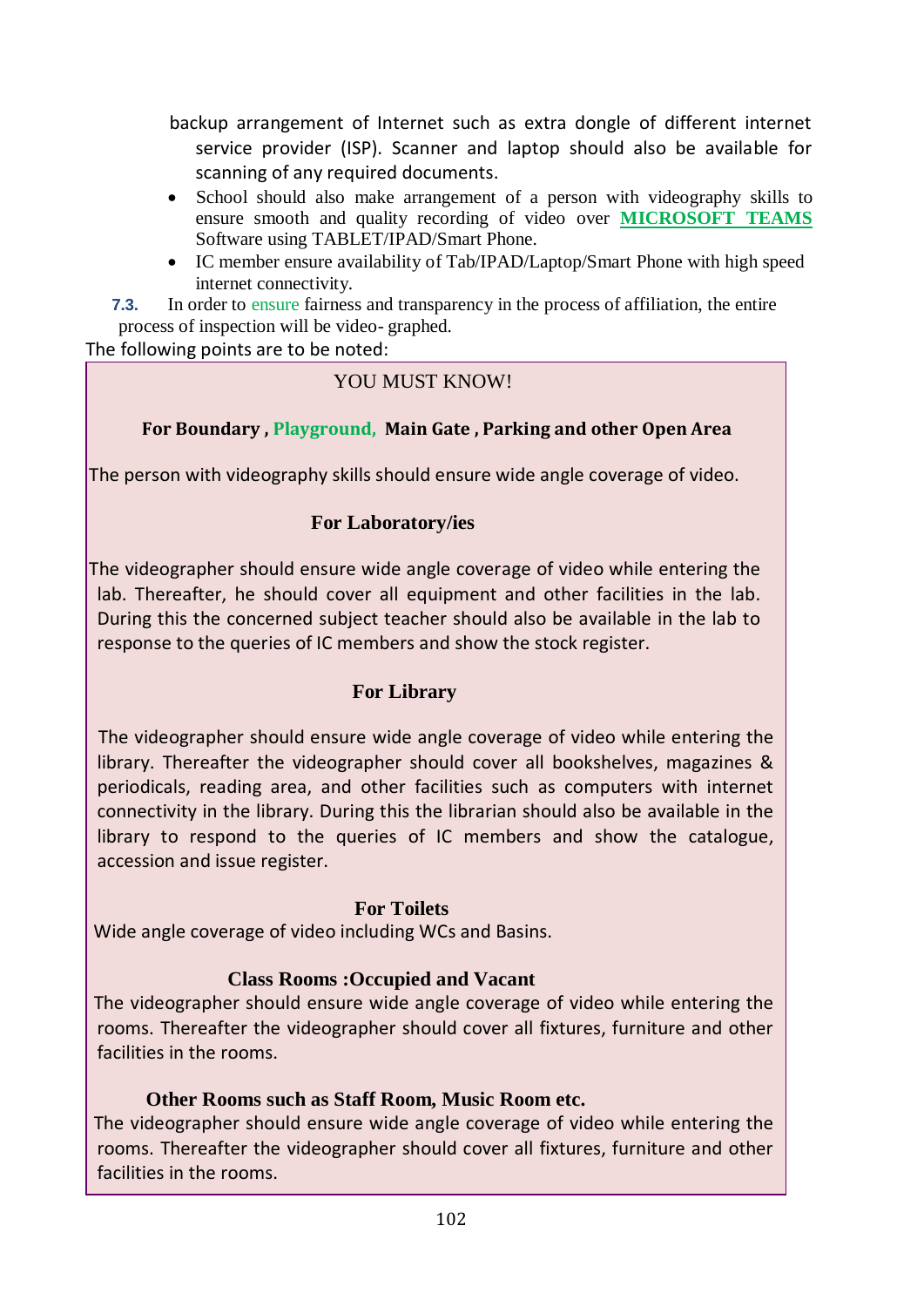Duration of Videography along with verbal narration of each area/aspect covered in the videography:

| S.<br>No. | Location/ Activity to be covered                                                                                                                                                                         | <b>Recommended Time</b><br>duration in Minutes                                                           |
|-----------|----------------------------------------------------------------------------------------------------------------------------------------------------------------------------------------------------------|----------------------------------------------------------------------------------------------------------|
| 1.        | • Main Gate with Display Boards<br>Boundary wall of school on all sides<br>$\bullet$<br>Parking<br>and<br>other<br>including<br>open<br>$\bullet$<br>area<br>assembly area                               | <b>Up to 5 Minutes</b>                                                                                   |
| 2.        | Playground with outdoor sports facilities                                                                                                                                                                | Up to 2 Minutes                                                                                          |
| 3.        | All Laboratories (Science subjects, Computer<br>etc.) including stock register and practical files if any                                                                                                | Up to 5 Minutes each for all<br>labs                                                                     |
| 4.        | Library                                                                                                                                                                                                  | Up to 3 Minutes                                                                                          |
| 5.        | <b>Toilets</b>                                                                                                                                                                                           | Up to 1 Minute each for<br>boys and girls Wide angle<br>coverage of video<br>including WCs<br>and Basins |
| 6.        | Drinking water                                                                                                                                                                                           | Up to1 Minute                                                                                            |
| 7.        | Fire safety equipment                                                                                                                                                                                    | <b>Up to2 Minutes</b>                                                                                    |
| 8.        | Additional<br>Class<br>Rooms<br>required<br>for<br>upgradation                                                                                                                                           | Up to 1 Minute for each<br>standard<br>(primary,<br>middle,<br>secondary & sr. secondary)                |
| 9.        | Other Rooms such as indoor games facility,<br>auditorium, activity rooms, wellness rooms etc.                                                                                                            | Up to 1 Minute for each<br>room.                                                                         |
| 10.       | Document verification through screen Recognition<br>certificate, Land certificate, Fire safety certificate,<br>Building safety certificate and Supportive documents in<br>respect of Self-<br>Assessment | Up to 15 Minutes                                                                                         |
| 11.       | Faculty interaction                                                                                                                                                                                      | 10-15 Minutes                                                                                            |
| 12        | Filling of IC Report                                                                                                                                                                                     | 2 hours                                                                                                  |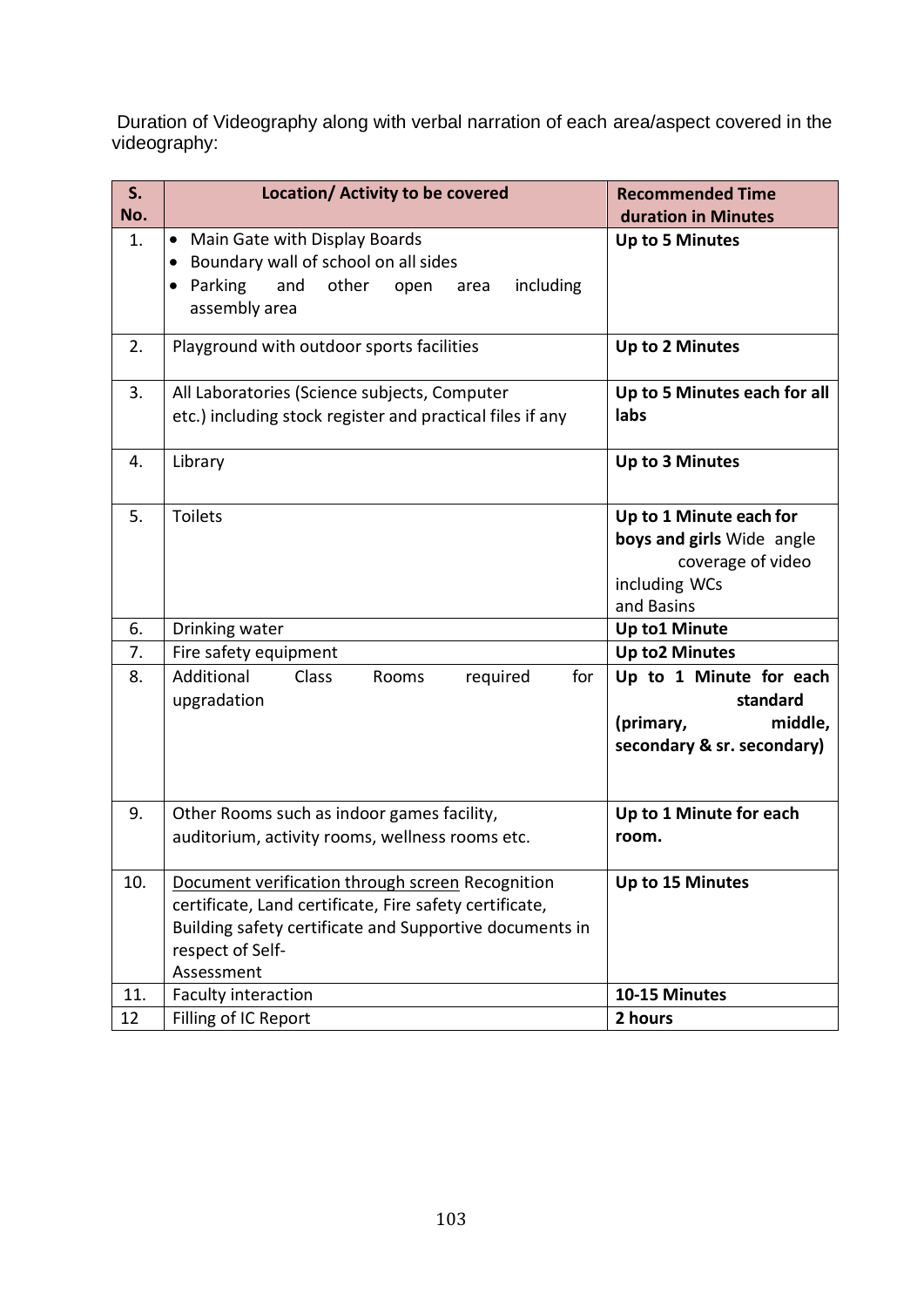# **7.4**

- IC Members will note down the duration (minute to minute) of VIOS coverage about infrastructure and document verification separately. The IC members will have to fill up above noted duration in IC report proforma in the specified columns.
- After inspection is over, the Principal of school will have to exit the VIOS on the request of IC Member-1. However, the Principal and staff of the school will not leave the school premises unless informed by IC members to leave because there may be any requirement for any document or clarification by the IC members.
- The IC members will continue to remain there on VIOS for discussion about suitability of infrastructure & final submission of report including recommendations. The IC member-1 will fill up IC report proforma online in consultation with another member immediately after inspection is over.
- **Once the IC report proforma is filled up both members will exit the Teams platform and also inform the Principal of the School to leave the premises. However, IC Member-1 will download the recording file and upload the same on Microsoft Share Point[;](https://cbseit.sharepoint.com/sites/CBSE_Recordings_Repository) [https://cbseit.sharepoint.com/sites/CBSE\\_Recordings\\_Repository](https://cbseit.sharepoint.com/sites/CBSE_Recordings_Repository) as per procedure given in Annexure-E. IC Member-1 will also share link of recording in the IC report proforma in the given column.**
- During VIOS, if any of the functionary exits due to internet failure or by mistake, he/she should immediately join again by clicking the link sent for VIOS.
- Videography should not be interrupted. It should be in a continuous mode. The speed of videography should be moderate.
- The videographer should hold the Tab/iPad in horizontal mode for wider coverage.
- Responsibility will be fixed against school/ IC member, if found anything adverse after the affiliation and action will be taken as per affiliation byelaws.
- Board may carry out surprise inspection any time even after grant of affiliation/ upgradation to verify the facts.
- The Inspection Committee must verify the details as mentioned in the system generated Self Certification.
- The IC will also check and report whether the school management is running another school/institution/activity in the same premises with different name and submit its details.